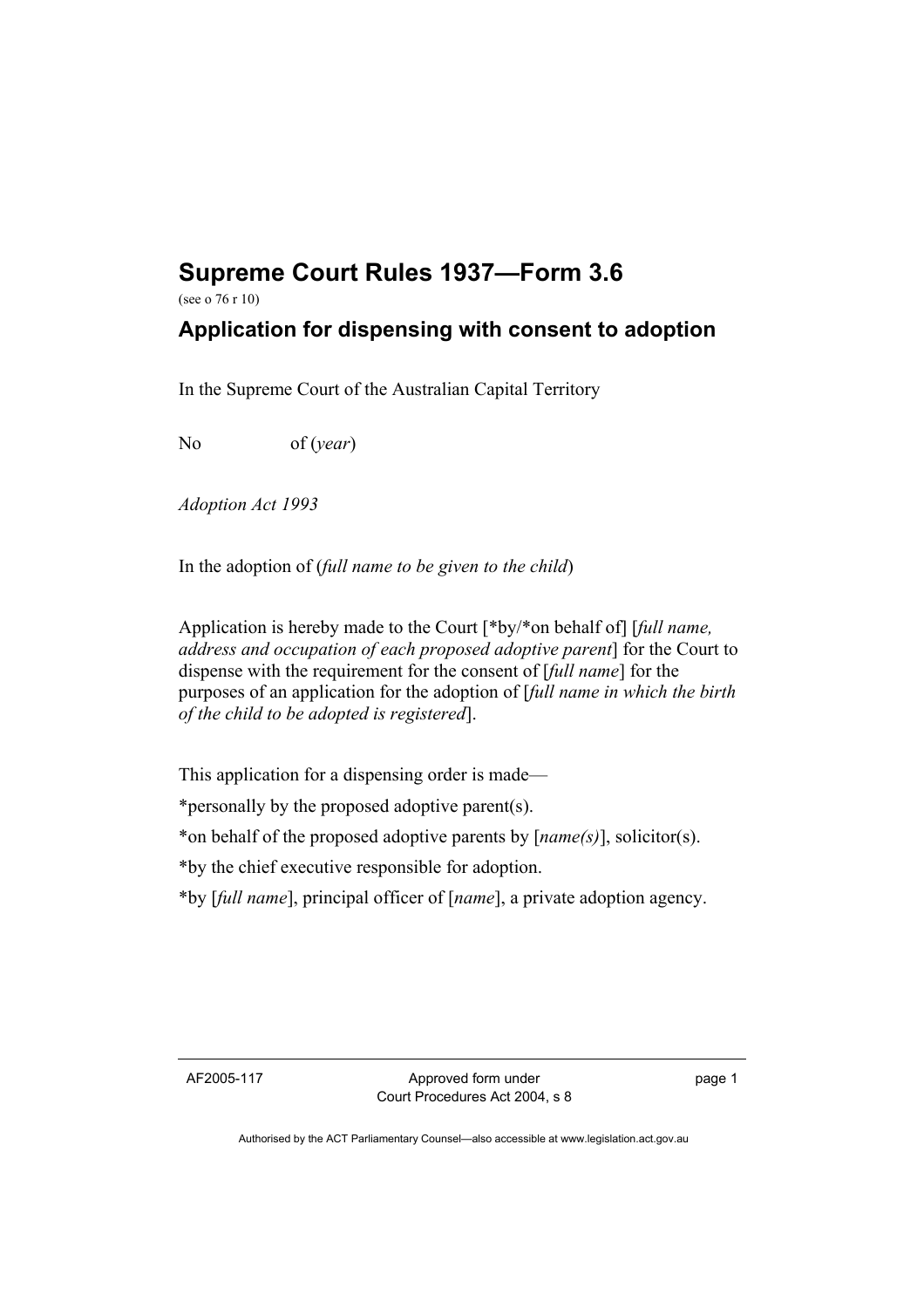Date:

Signature:

Address for service:

*\*Strike out where inapplicable.*

AF2005-117 Supreme Court Rules 1937—Form 3.6 page 2

Authorised by the ACT Parliamentary Counsel—also accessible at www.legislation.act.gov.au

*Note* If the name of a birth parent of the child to be adopted is unknown to the proposed adoptive parent(s), care should be taken to ensure that this information is not disclosed to the proposed adoptive parent(s) in filling out this form. In such a case, if practicable, this form should be filled out and signed by the solicitor(s) for the proposed adoptive parent(s), by the chief executive responsible for adoption or by the principal officer of the relevant adoption agency (as appropriate).